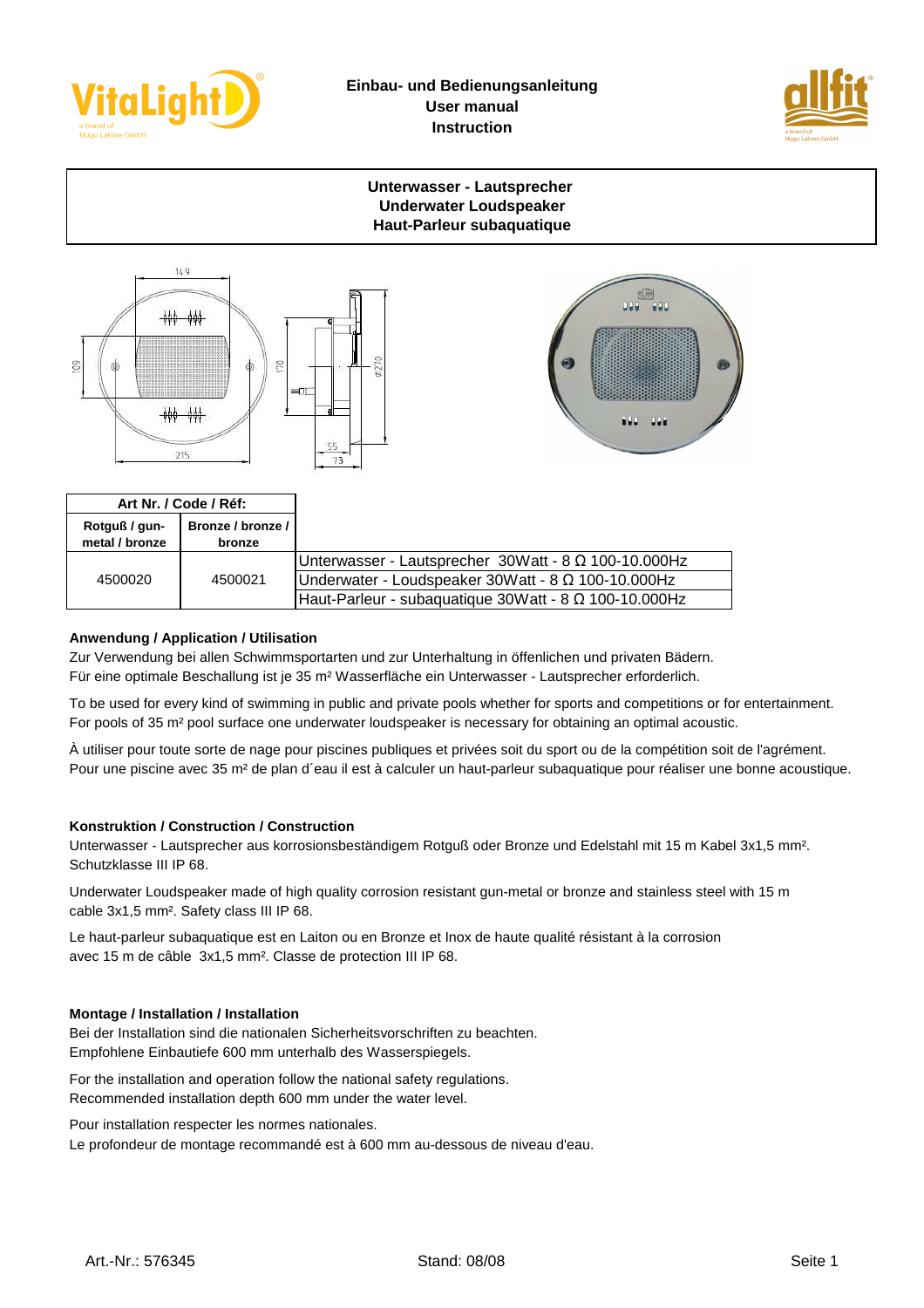



#### **Montagehinweis**

Unterwasser - Lautsprecher auf den Beckenrand legen und das Kabel durch die Kabelverschraubung der Einbaunische bis in die Verteilerdose ziehen. Die Kabelverschraubung in der Einbaunische fest anziehen. Ungefähr 1 m Anschlusskabel aufgerollt in der Einbaunische lassen, um einen Austausch des Unterwasser - Lautsprechers oberhalb des Wasserspiegels zu ermöglichen.

**Achtung:** Sämtliche Metalleinbauteile sind gemäß VDE 0100 Teil 702 an einen Potentialausgleich (Potentialringleitung) anzuklemmen!

#### **Installation instruction**

Put the underwater loudspeaker on the pool border. Pull the cable through the cable gland of the bulit-in-niche into the junction box. Then fix the cable gland in the built-in niche carefully. Leave about 1 m of the connection cable rolled inside the built-in niche to enable an exchange above the water level.

**Attention:** All metal mounting parts have to be crossbonded and earthed (closed potential circuit) in an approved manner!

#### **Montage dans le Bassin**

Poser le haut-parleur subaquatique sur le bord du bassin. Introduire le câble dans le presse-étoupe du boîtier mural jusqu'à la boîte de dérivation. Bien serrer le presse-étoupe dans le boîtier mural. Laisser environ 1 m de câble roulé dans le boîtier pour en cas de panne d´éffectuer un changement au-dessus de la surface du bassin.

**Attention:** Toutes les piéces à insérer en métal sont à relier au circuit équipotentiel. (Conduite en circuit fermé équipotentiel)

#### **Elektrischer Anschluss / Electric connection / Branchement Électrique**

Von dem 3-adrigen Kabel des Unterwasser - Lautsprechers werden das Weisse und Schwarze für den Anschluss an den Verstärker (Monoausgang) benötigt und das Grüne als Schutzleiter. Bei der Installation ist die DIN VDE 0100-701 und 702 zu beachten. Gemäß VDE 0100-430 sind alle Kabel bauseits gegen Überlastung zu schützen. Der Unterwasser - Lautsprecher ist bauseits über eine Sicherung 1,5 A flink zu schützen. Die Installation darf nur von einer zugelassenen Elektrofachkraft vorgenommen werden.

The white and the black cable of the 3 core cable of the underwater loudspeaker are necessary for connection to the amplifier (mono-outlet). The green cable functions as a protective conductor. During installation all construction and cables have to be protected against overloading (provided by customer). The underwater loudspeaker has to be connected with a quick-acting fuse 1,5A. The installation work has to be conducted only by a certified electrician.

Le câble de haut-parleur subaquatique comprend trois couleurs. Ne raccorder que le blanc et le noir sur la sortie mono de l´amplificateur. Le câble vert fonctionne comme conducteur de protection. L´installation doit être réalisée en assurant que tous les câbles sont protégés contre une surtension. La sortie de l´amplificateur est à protéger par un fusible de 1,5A rapid. L´installation doit être effectuée uniquement par du personnel qualifié.

#### **Pflegeanleitung / Maintenance instruction / Guide de soins**

Zur Reinigung der sichtbaren Teile nur lösungsmittelfreie Reinigungsmittel verwenden. Bitte keinen Hochdruckreiniger verwenden.

For cleaning of the visible parts use only solvent free cleaners. Please do not use high pressure cleaner.

Effectuer le nettoyage des pièces visibles à l´aide de produits ne contenant pas de solvant. Ne pas utiliser des appareils à haute pression.